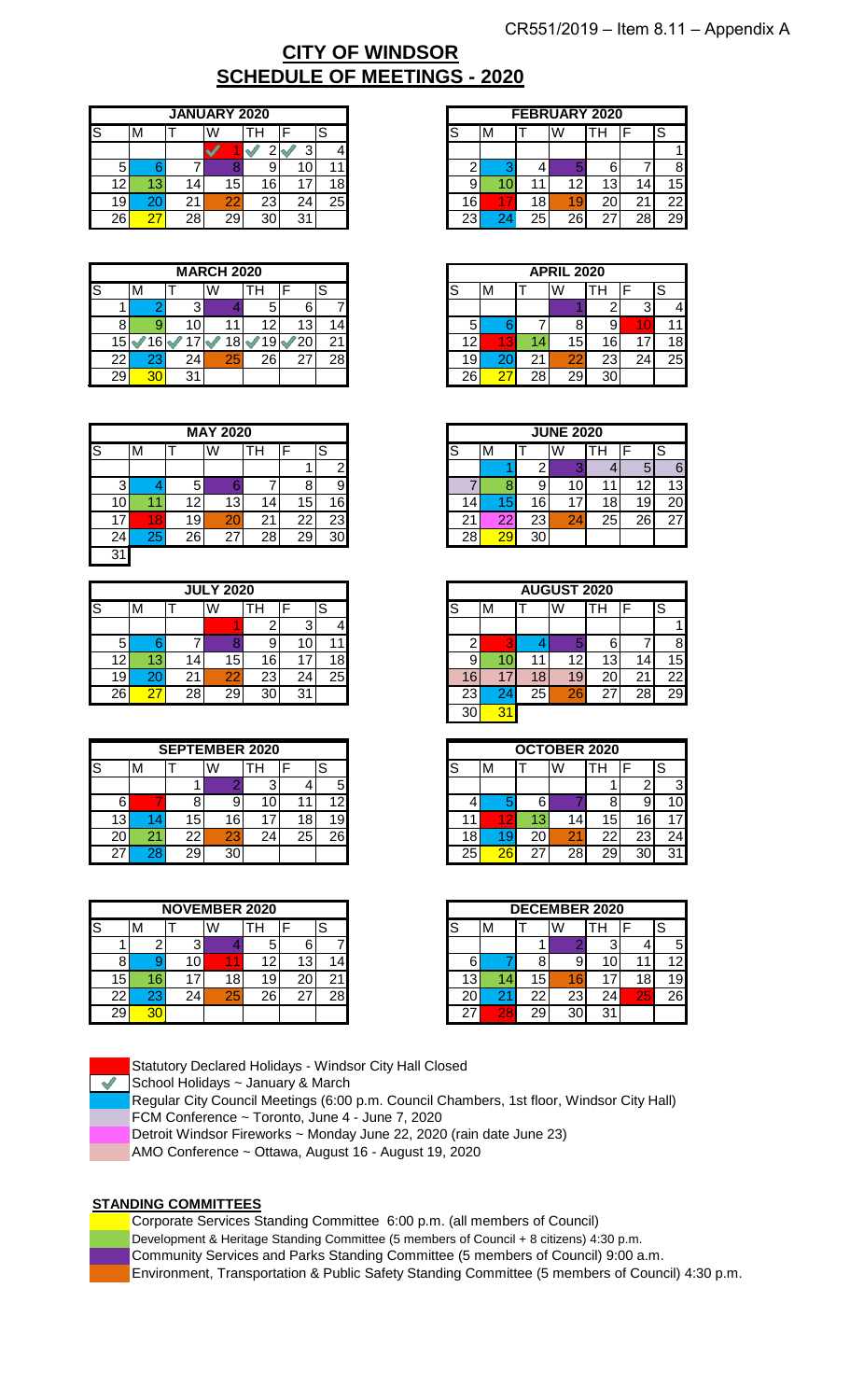**Appendix B**

# **DEADLINES FOR SUBMISSION OF REPORTS SCHEDULED FOR CONSIDERATION AT CITY COUNCIL & CORPORATE SERVICES STANDING COMMITTEE MEETINGS 2020**

|                         | <b>DEADLINE FOR</b>                 |                         |                            |                      |
|-------------------------|-------------------------------------|-------------------------|----------------------------|----------------------|
| <b>DATE OF</b>          | <b>PROPOSED/</b>                    |                         | <b>DEADLINE FOR</b>        | <b>ISSUANCE OF</b>   |
| <b>COUNCIL</b>          | <b>DRAFT</b>                        | <b>AGENDA</b>           | <b>SIGNED</b>              | <b>AGENDA BY</b>     |
| or                      | <b>REPORTS FOR</b>                  | <b>REVIEW</b>           | <b>REPORTS TO</b>          | <b>COUNCIL</b>       |
| <b>EXECUTIVE</b>        | <b>AGENDA</b>                       | <b>MEETING</b>          | CAO                        | <b>SERVICES</b>      |
| <b>COMMITTEE</b>        | <b>REVIEW</b>                       | (Tuesday 11:00 a.m.)    | (4:00 p.m.                 | (9:00 a.m.           |
| <b>MEETING</b>          | (Noon Monday)                       |                         | Wednesday)                 | Friday)              |
|                         | (See notes below)<br>Dec. 16, 2019* | Dec. 17, 2019*          | Dec. 18, 2019*             | Dec. 20, 2019*       |
| January 6<br>January 20 | January 6                           | January 7               | January 8                  | January 10           |
| January 27              | January 13                          | January 14              | January 15                 | January 17           |
| February 3              | January 20                          | January 21              | January 22                 | January 24           |
|                         |                                     |                         |                            |                      |
| February 24<br>March 2  | February 10                         | February 11             | February 12<br>February 19 | February 14          |
| March 23                | February 14 *<br>March 9            | February 18<br>March 10 | March 11                   | February 21          |
|                         |                                     |                         |                            | March 13             |
| March 30                | March 16<br>March 23                | March 17<br>March 24    | March 18<br>March 25       | March 20<br>March 27 |
| April 6                 |                                     |                         |                            |                      |
| April 20                | April 6                             | April 7                 | April 8                    | April 9 *            |
| April 27                | April 9 *                           | April 14                | April 15                   | April 17             |
| May 4                   | April 20                            | April 21                | April 22                   | April 24             |
| <b>May 25</b>           | May 11                              | <b>May 12</b>           | <b>May 13</b>              | <b>May 15</b>        |
| June 1                  | May 15 $*$                          | May 19                  | May 20                     | May 22               |
| June 15                 | June 1                              | June 2                  | June 3                     | June 5               |
| June 29                 | June 15                             | June 16                 | June 17                    | June 19              |
| July 6                  | June 22                             | June 23                 | June 24                    | June 26              |
| July 20                 | July 6                              | July 7                  | July 8                     | July 10              |
| July 27                 | July 13                             | July $14$               | July $15$                  | July 17              |
| August 4*               | July $20$                           | July 21                 | July 22                    | July 24              |
| August 24               | August 10                           | August 11               | August 12                  | August 14            |
| August 31               | August 17                           | August 18               | August 19                  | August 21            |
| September 14            | August 31                           | September 1             | September 2                | September 4          |
| September 28            | September 14                        | September 15            | September 16               | September 18         |
| October 5               | September 21                        | September 22            | September 23               | September 25         |
| October 19              | October 5                           | October 6               | October 7                  | October 9            |
| October 26              | October 9 *                         | October 13              | October 14                 | October 16           |
| November 9              | October 26                          | October 27              | October 28                 | October 30           |
| November 23             | November 9                          | November 10             | November 10 *              | November 13          |
| November 30             | November 16                         | November 17             | November 18                | November 20          |
| December 7              | November 23                         | November 24             | November 25                | November 27          |
| December 21             | December 7                          | December 8              | December 9                 | December 11          |

**Directions**: Staff involved in drafting and/or approving Council reports are encouraged to keep this schedule handy to ensure that reports will appear on the Council meeting dates intended.

early/late due to holiday

No supplementary items **unless emergency**.

Each Council report must be created using *agenda.net*.

 $\checkmark$  Shaded row indicates Corporate Services Standing Committee meeting

*Updated November 2019*